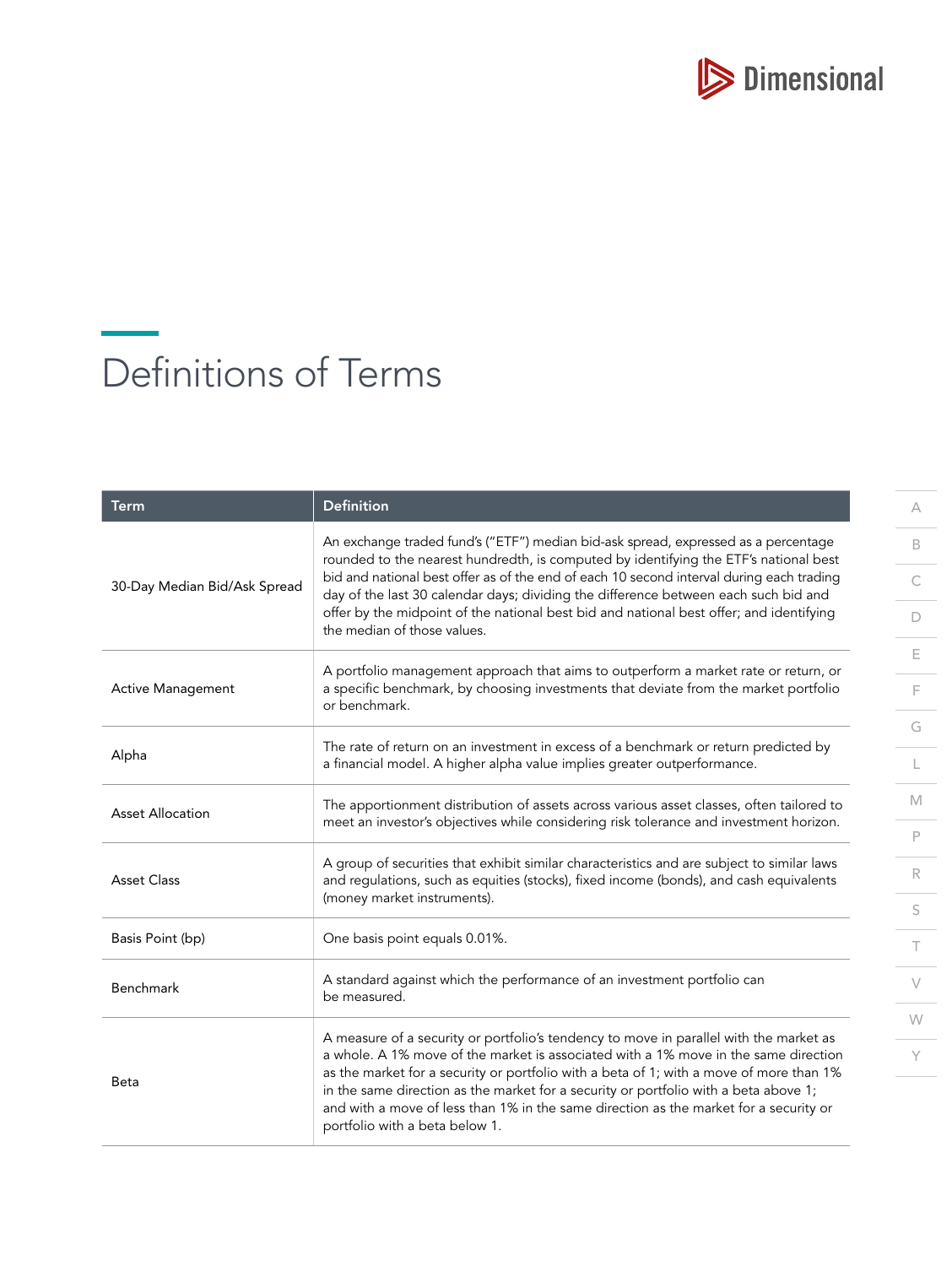<span id="page-1-0"></span>

| <b>Term</b>                                     | <b>Definition</b>                                                                                                                                                                                                                                                                             |
|-------------------------------------------------|-----------------------------------------------------------------------------------------------------------------------------------------------------------------------------------------------------------------------------------------------------------------------------------------------|
| Book Value                                      | The value of stockholder's equity, as reported on a company's balance sheet.                                                                                                                                                                                                                  |
| Book-to-Market Ratio (BtM)                      | The ratio of a firm's book value of equity to its market value of equity. A high (low)<br>BtM ratio indicates that the book value per share is high (low) relative to the<br>stock price.                                                                                                     |
| Cash-Flow-to-Price Ratio (CFP)                  | The ratio of a company's cash flow for the last fiscal year divided by market equity.                                                                                                                                                                                                         |
| Credit Premium                                  | The return difference between bonds of similar maturity but different credit quality.                                                                                                                                                                                                         |
| Credit Spread                                   | The yield difference between bonds of similar maturity but different credit quality.                                                                                                                                                                                                          |
| Defined Contribution Plan                       | A retirement plan in which the employer, employee, or both make contributions on<br>a regular basis for the employee's future use in retirement with no specific amount<br>of benefits guaranteed. A common example is a 401(k) plan.                                                         |
| Dimension of Expected Returns<br>or "Dimension" | A premium that is sensible, empirically robust in the data, and cost-effective to<br>capture in well-diversified portfolios. At Dimensional, the equity dimensions are<br>market, company size, relative price, and profitability. For fixed income, these<br>dimensions are credit and term. |
| Diversification                                 | Holding many securities or types of investments in a portfolio, often for the purpose<br>of mitigating risk associated with owning a single security or type of investment.                                                                                                                   |
| Duration                                        | A measurement of the sensitivity of the price of a fixed income investment to changes<br>in interest rates. Generally, high duration bonds will have greater sensitivity to changing<br>interest rates than lower duration bonds.                                                             |
| <b>Efficient Market Theory</b>                  | Postulates that market prices reflect the knowledge and expectations of all investors.<br>It asserts that any new development is instantaneously priced into a security, thus<br>making it impossible to beat the market consistently.                                                        |
| <b>Equity Market</b>                            | A market that involves the purchase and sale of stocks, typically conducted on trading<br>exchanges. Also known as the stock market.                                                                                                                                                          |
| <b>Equity Premium</b>                           | The return difference between stocks and short-term bills.                                                                                                                                                                                                                                    |
| <b>Expected Return</b>                          | The percentage increase in value a person may anticipate from an investment based<br>on the level of risk associated with the investment, calculated as the mean value of<br>the probability distribution of possible returns.                                                                |
| Fiduciary                                       | An individual or entity that is legally or ethically required to act impartially and provide<br>advice in the best interest of their clients.                                                                                                                                                 |
| <b>Fixed Income Market</b>                      | A market that involves the purchase and sale of bonds, such as those issued by<br>the federal government, corporations, and local municipalities. Also known as<br>the bond market.                                                                                                           |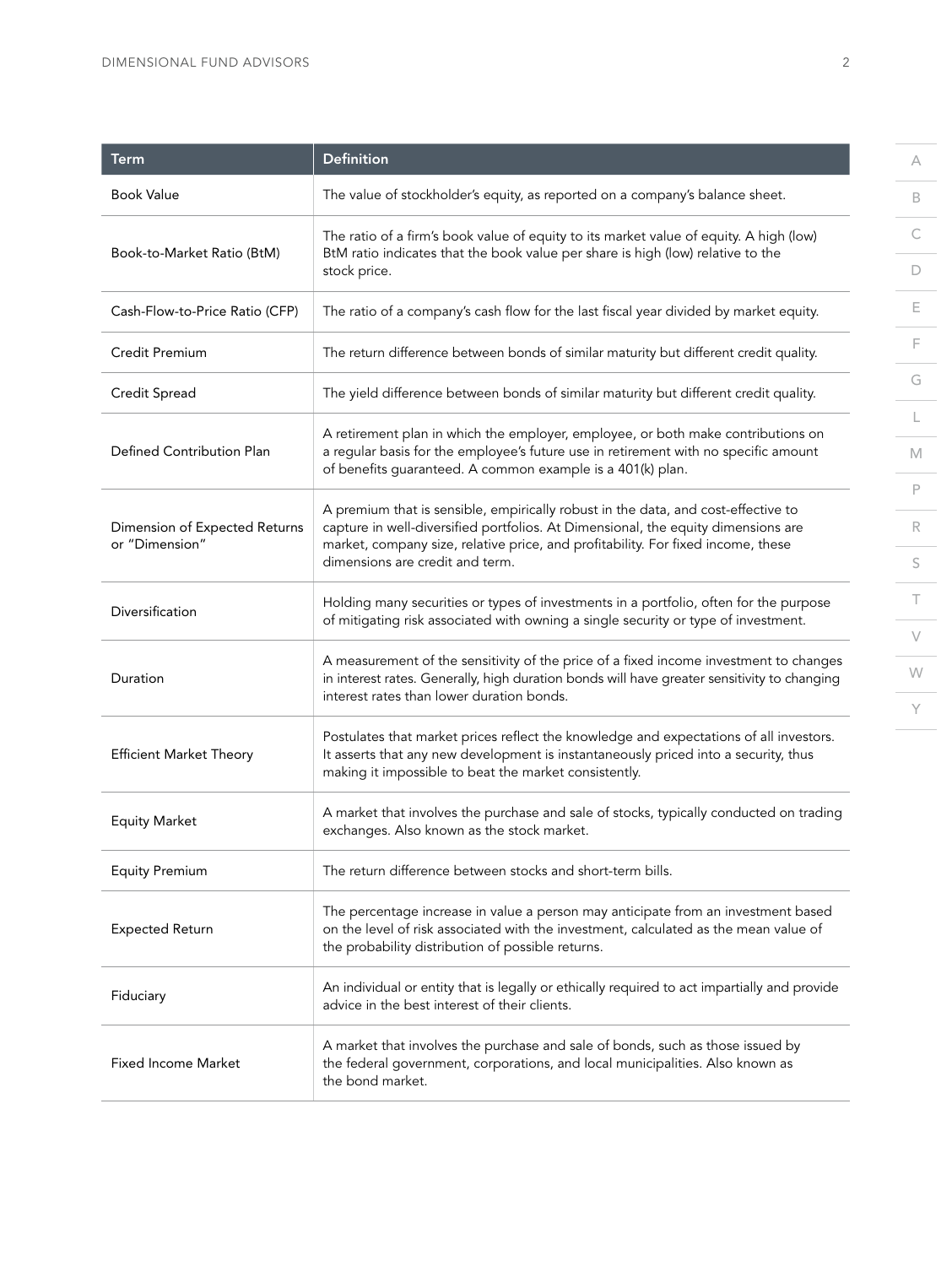<span id="page-2-0"></span>

| <b>Term</b>                                       | <b>Definition</b>                                                                                                                                                                                                                  |
|---------------------------------------------------|------------------------------------------------------------------------------------------------------------------------------------------------------------------------------------------------------------------------------------|
| Global Industry Classification<br>Standard (GICS) | Catalogue of industries and sectors such as healthcare or energy developed by MSCI<br>and Standard & Poor's Index Services Group providing standardized industry and<br>sector definitions.                                        |
| <b>Growth Stock</b>                               | A stock trading at a high price relative to a measure of fundamental value,<br>such as book value or earnings.                                                                                                                     |
| Large Cap                                         | Refers to a company with a relatively large market capitalization.                                                                                                                                                                 |
| Market Cap-Weighted Index                         | A type of index that weights each security in proportion to its market capitalization.                                                                                                                                             |
| Market Capitalization                             | The total market value of a company's outstanding shares, computed as price times<br>shares outstanding.                                                                                                                           |
| Passive Management                                | A portfolio management approach that does not rely on trying to identify mispriced<br>securities or time markets. One example of passive management is indexing.                                                                   |
| Premium                                           | A return difference between two assets or portfolios.                                                                                                                                                                              |
| Price-to-Book Ratio (P/B)                         | The ratio of a firm's market value to its book value, where market value is computed<br>as price multiplied by shares outstanding and book value is the value of stockholder's<br>equity as reported on a company's balance sheet. |
| Price-to-Earnings Ratio (P/E)                     | The ratio of a company's current share price to its earnings per share.                                                                                                                                                            |
| Profitability                                     | A company's operating income before depreciation and amortization minus interest<br>expense scaled by book equity.                                                                                                                 |
| Profitability Premium                             | The return difference between stocks of companies with high profitability over those<br>with low profitability.                                                                                                                    |
| Real Estate Investment Trust<br>(REIT)            | A company that owns and often operates commercial real estate or finances real estate.<br>REITs are typically exempt from corporate taxation and have to distribute most of their<br>taxable income as dividends to shareholders.  |
| Real Return                                       | The rate of return on an investment after adjusting for inflation.                                                                                                                                                                 |
| Regression Analysis                               | A statistical technique for estimating the strength of the relation between one<br>variable and one or more other variables.                                                                                                       |
| <b>Relative Price</b>                             | Refers to a company's price, or the market value of its equity, in relation to another<br>measure of economic value, such as book value.                                                                                           |
| <b>Risk Premium</b>                               | The additional return an investor requires to compensate for the risk borne.                                                                                                                                                       |
| Size Premium or Small<br>Cap Premium              | The return difference between small capitalization stocks and large<br>capitalization stocks.                                                                                                                                      |
| Small Cap                                         | Refers to stocks with a relatively small market capitalization.                                                                                                                                                                    |

[A](#page-0-0)

B

 $\subset$ 

 $\Box$ 

E

F

[G](#page-1-0)

L

M

P

R

S

 $\top$ 

V

[W](#page-3-0)

Y